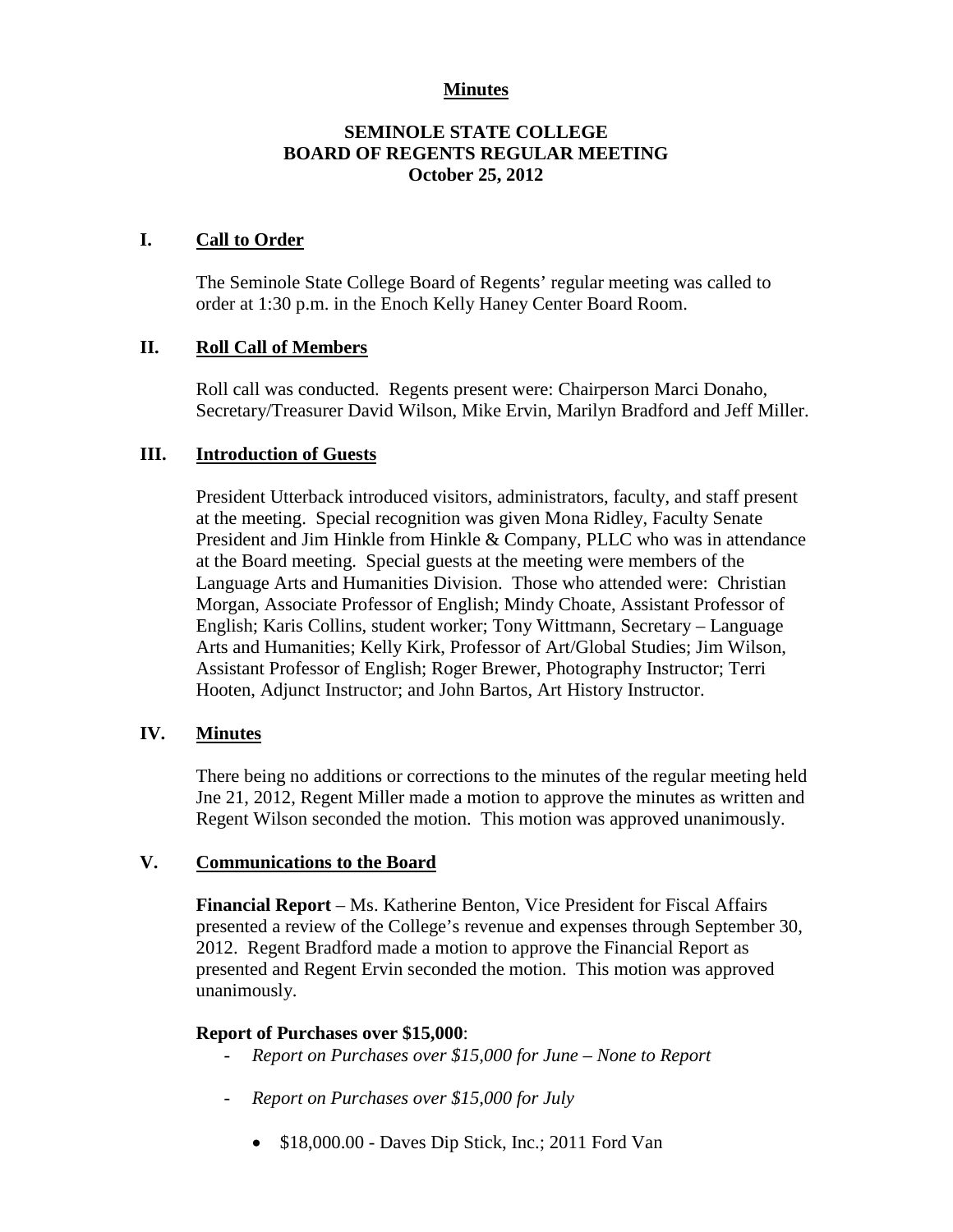- \$22,000.00 Embassy Suites Hotel; GEARUP Attendance at Annual Conference in Washington D.C.; 17 attended: 7 staff and 10 partner school representatives
- \$26,467.92 DELL Marketing L.P.; TANF: Employment Readiness purchase of computer equipment through state contract
- *Report on Purchases over \$15,000 for August –*
	- \$20,481.06 DELL Marketing L.P.; TANF: Employment Readiness purchase of computer equipment through state contract
	- \$22,054.45 McGraw Hill, Inc.; Bookstore: Purchase for Resale Textbooks
	- \$22,619.76 DELL Marketing L.P.; Instruction: Purchase of computers for Faculty
	- \$20,000.00 Hinkle & Company, PLLC; Annual Financial Audit
- *Report on Purchases over \$15,000 for September –*
	- \$42,004.89 Cengage Learning; Bookstore: Purchase for Resale Textbooks
	- \$16,047.95 Apple, Inc.; Upward Bound Math/Science: Purchase of Ipads and Ipad Cart
	- \$47,950.00 El Dorado Trading; Bookstore: Purchase for Resale #500 T84 Plus calculators for the #15 area public schools in the GEARUP program
	- \$72,460.05 Pearson Education; Bookstore: Purchase for Resale Textbooks

# **VI. Hearing of Delegations**

None

# **VII. President's Report**

President Utterback discussed items under the President's Report and the Business portion of the agenda by utilizing a PowerPoint presentation. (See enclosed copy of the PowerPoint presentation)

*Update from Student Affairs* – Dr. Brad Walck, Vice President for Student Affairs updated the Board of Regents on enrollment trends at Seminole State College.

*Update from SSC Educational Foundation –* Vice President for Institutional Advancement Lana Reynolds updated the Board members on the Seminole State College Educational Foundation activities and fundraising events.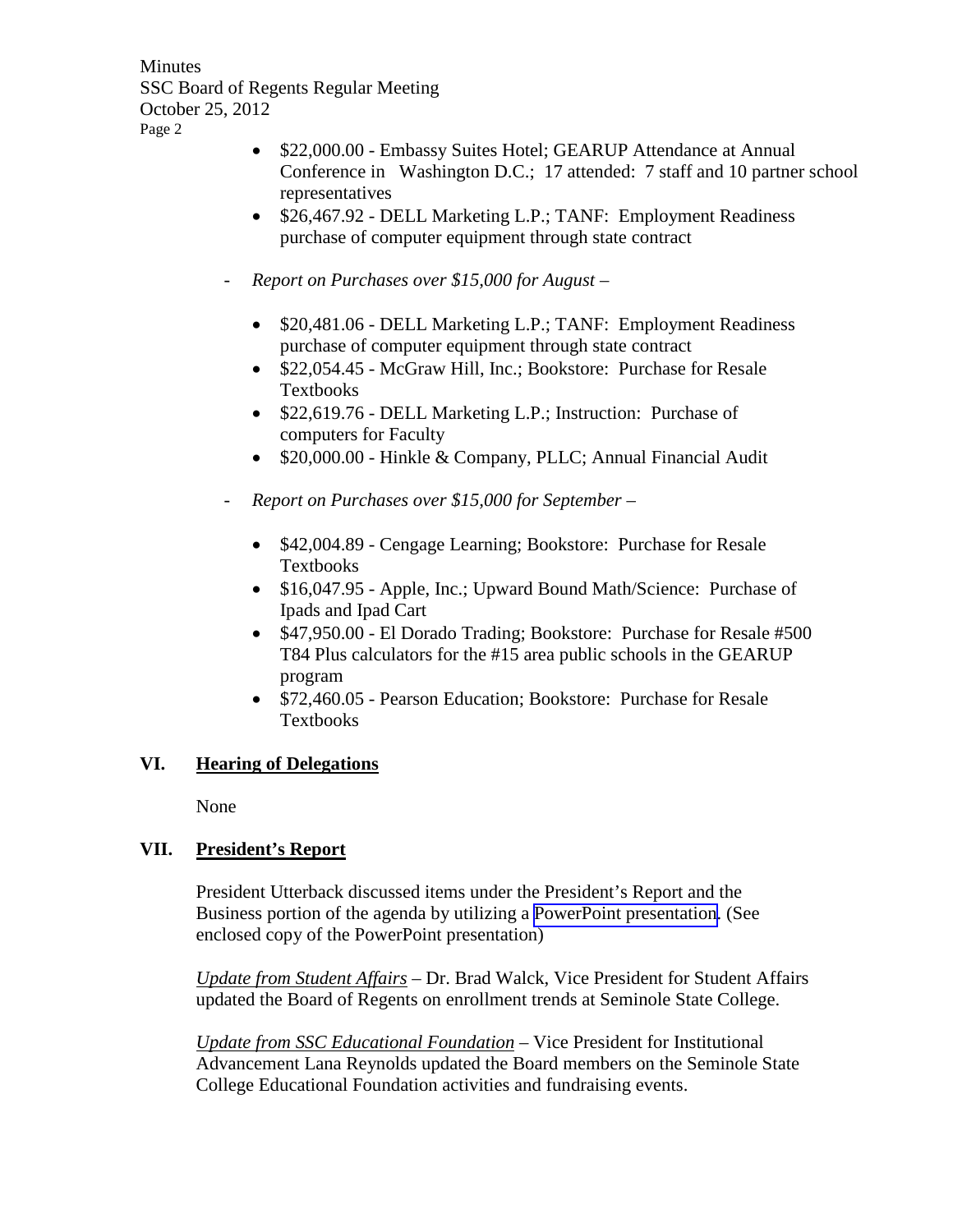#### *President's Updates:*

*Regent Resignation:* President Utterback told the Board that Regent Kenneth Henderson has resigned his position on the Board of Regents.

*Campus Activities:* President Utterback told the Board about several activities on and off campus. Dustie Butner received an award at the annual OCPRA conference for the Annual Report publication. Lana Reynolds has been selected as "50 Making a Difference" by the *Journal Record*. Seminole State College has been named "Top 100 Degree Producers: American Indian Associates." SSC staff prepared 250 welcome bags for students moving into the residence halls. The President's Leadership Class had several activities and trips such as: Parent's Reception at the Jasmine Moran Children's Museum, ropes course at Lake Arcadia, the Oklahoma Bombing Memorial, and the Oklahoma State Penitentiary in McAlester. Constitution Day was held on September  $17<sup>th</sup>$  with an 'Open Mic." Dr. Linda Goeller received the Great Ideas for Teaching (GIFT) recognition at the annual OACC conference. SSC student Haley Perry was selected as the OACC scholarship recipient. SSC was awarded a new Upward Bound Math & Science grant in the amount of \$1,250,000 over the next five years. The Seminole Chamber of Commerce named Darryn Lewis as the Chamber support staff of the month and Jeffrey Christiansen as the Chamber educator of the month for October. A congressional staff luncheon was held on October  $16<sup>th</sup>$ . President Utterback presented the Board with the 2011-2012 annual report.

*Personnel Update*: President Utterback updated the Board on new hires and recent position changes. He stated that Simone Guthrie, Chrystal Bray and Brenda Hudson have been hired as an Associate Professor of Nursing; Ryan Quinn has been hired as the Men's Basketball Coach; Stacy Henson has been hired as the Parent and Community Involvement Coordinator; and Kelly Hankal has been hired as the Assistant Professor of MLT. Personnel with new positions were: Sadiaa Jones, Assistant Athletic Director; Theran Hernandez, Educational Talent Search Advisor; Dr. Tom Mills, Dean of Instructional Compliance.

### **VIII. Business**

**Election of Officers** – President Utterback presented the Board with the section of the Board Policy regarding the election of officers and information about current members' terms. Regent Wilson made a motion to elect the following Regents as officers: Jeff Miller, Chair; David Wilson, Vice Chair; and Marilyn Bradford, Secretary. Regent Bradford seconded this motion. This motion was approved unanimously.

**Review and Approval of the FY12 External Audit conducted by Hinkle & Company, PLLC** – President Utterback presented the Board with a copy of the FY12 Seminole State College external audit conducted by Hinkle & Company, PLLC. The Audit Committee consisting of Regents Wilson, and Miller (Regent Donaho was absent.) met before the meeting to review this audit. Jim Hinkle with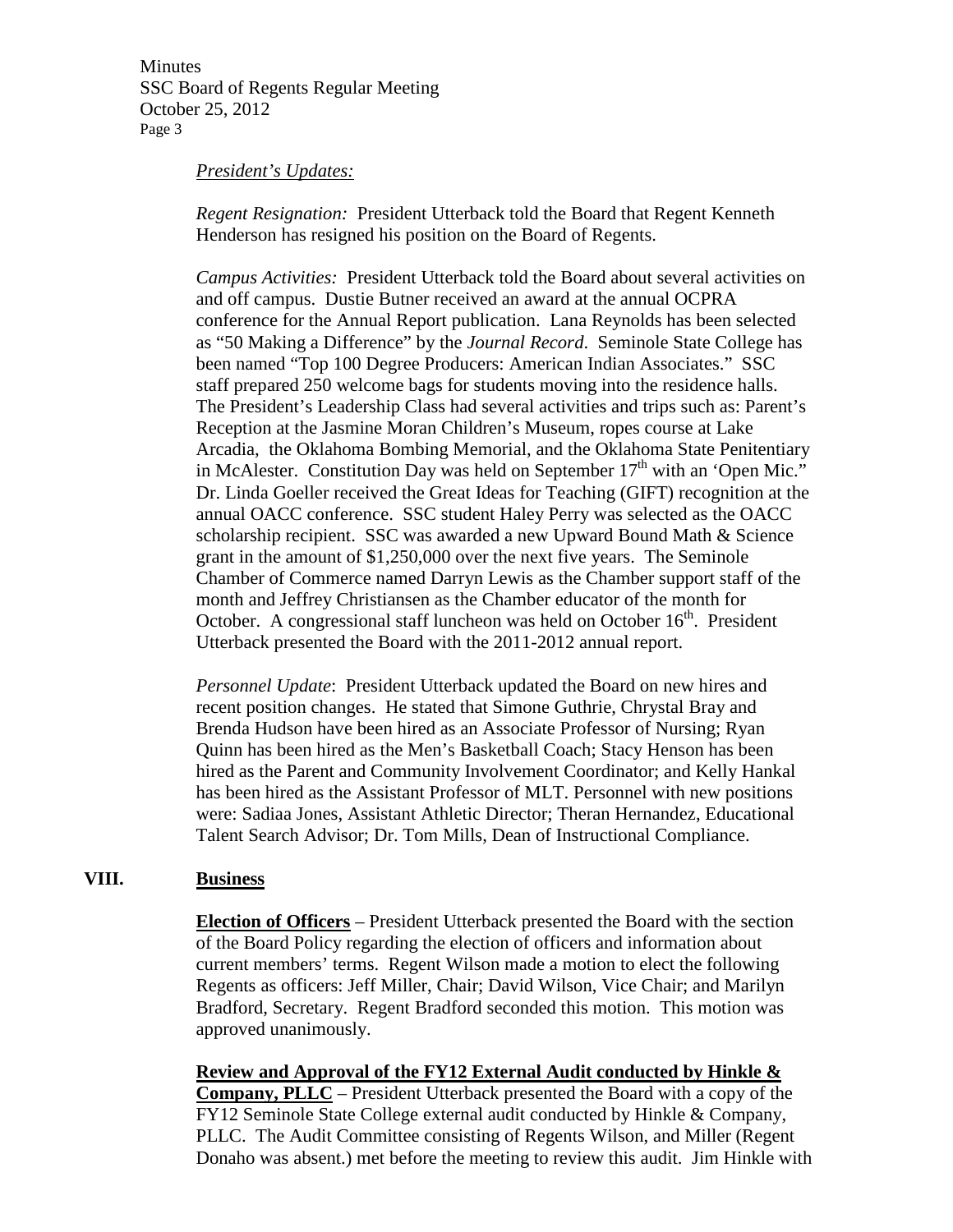> Hinkle & Company, PLLC gave an overview of the audit and stated the firm is issuing an unqualified opinion. Regent Donaho and Regent Wilson commended Vice President Benton and her staff on a good audit. Regent Wilson made a motion to approve the FY12 external audit as presented and Regent Miller seconded this motion. This motion was approved unanimously.

### **Review and Approval of Revision of Policy II-4-1 Concerning General**

**Policies Regarding College Personnel** – President Utterback presented the Board with copies of proposed revisions to Policy II-4-1 concerning general policies regarding College personnel. President Utterback recommended approval. Regent Wilson made a motion to approve the revisions to Policy II-4-1 as presented and Regent Donaho seconded this motion. This motion was approved unanimously.

### **Review and Approval of Revision of Policy II-4-10 Concerning Outside**

**Employment** – President Utterback presented the Board with copies of proposed changes to Policy II-4-10 regarding outside employment. President Utterback recommended approval. Regent Donaho made a motion to approve the revisions to Policy II-4-10 as presented and Regent Bradford seconded this motion. This motion was approved unanimously.

**Review and Approval of Revision of Policy II-4-13 Concerning Employee Discipline** – President Utterback presented the Board with copies of proposed changes to Policy II-4-13 regarding employee discipline. President Utterback recommended approval. Regent Wilson made a motion to approve the revisions to Policy II-4-13 as presented and Regent Ervin seconded this motion. This motion was approved unanimously.

**Review and Approval of Revision of Policy II-4-17 Concerning Employee Insurance Benefits** – President Utterback presented the Board with copies of proposed changes to Policy II-4-17 regarding employee insurance benefits. President Utterback recommended approval. Regent Bradford made a motion to approve the revisions to Policy II-4-17 as presented and Regent Wilson seconded this motion. This motion was approved unanimously.

**Review and Approval of Revision of Policy II-4-19 Concerning Employee Leaves and Absences** – President Utterback presented the Board with copies of proposed changes to Policy II-4-19 regarding leaves and absences for full-time employees. President Utterback recommended approval. Regent Donaho made a motion to approve the revisions to Policy II-4-19 as presented and Regent Bradford seconded this motion. This motion was approved unanimously.

# **IX. Consent Agenda**

Regents were presented information concerning items on the Consent Agenda. President Utterback recommended approval of this item. Regent Bradford made a motion to approve the Consent Agenda items and Regent Donaho seconded the motion. This motion was approved unanimously.